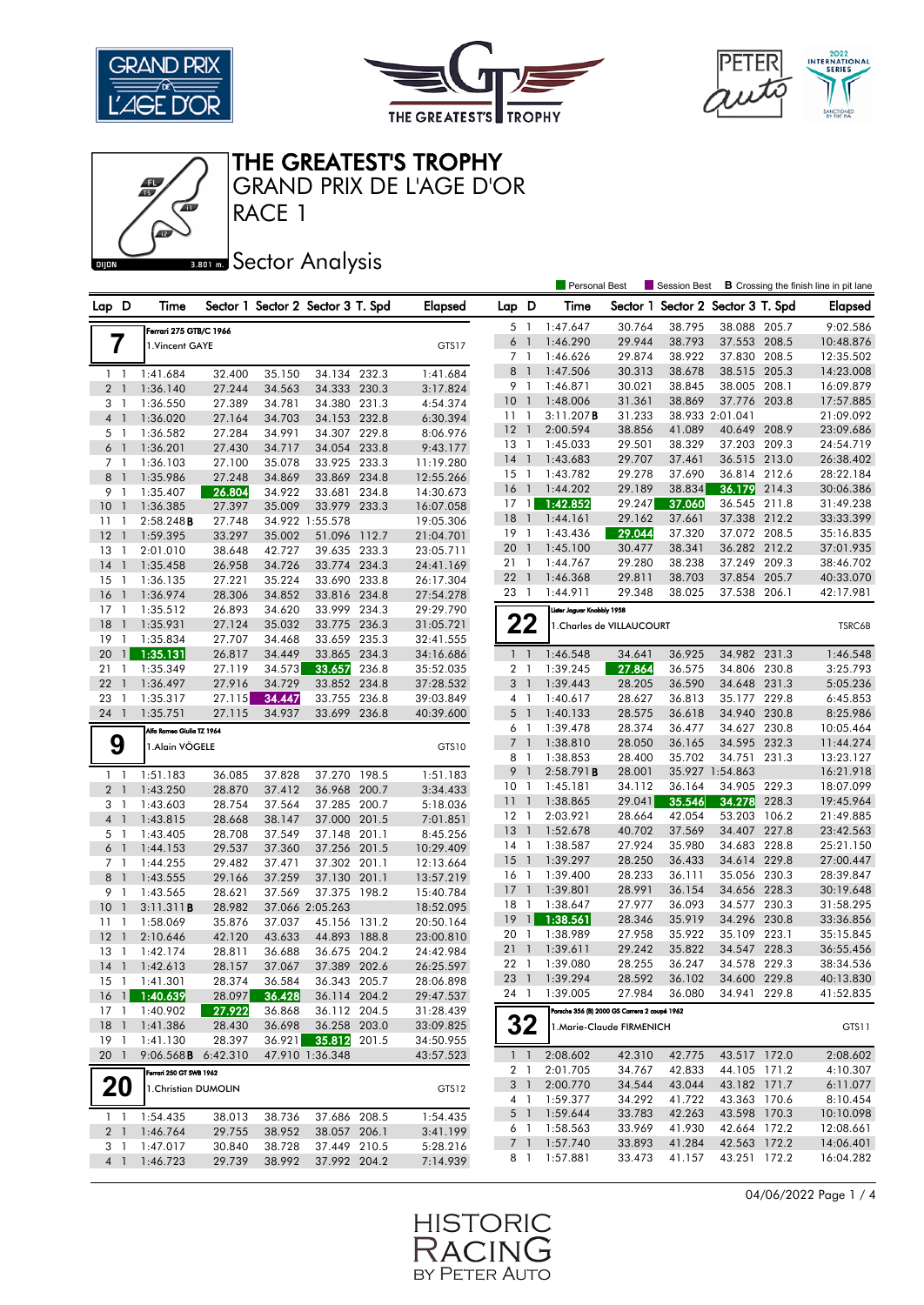





RACE 1 GRAND PRIX DE L'AGE D'OR

# **BROT** Sector Analysis

|                 |                          |                      |                                          |        |                                   |       |                |                |                          | <b>Personal Best</b>    |        | Session Best                      |                 |       | <b>B</b> Crossing the finish line in pit lane |
|-----------------|--------------------------|----------------------|------------------------------------------|--------|-----------------------------------|-------|----------------|----------------|--------------------------|-------------------------|--------|-----------------------------------|-----------------|-------|-----------------------------------------------|
| Lap D           |                          | Time                 |                                          |        | Sector 1 Sector 2 Sector 3 T. Spd |       | <b>Elapsed</b> | Lap D          |                          | Time                    |        | Sector 1 Sector 2 Sector 3 T. Spd |                 |       | <b>Elapsed</b>                                |
| 9               | $\mathbf{1}$             | 1:58.650             | 33.956                                   | 42.750 | 41.944 174.5                      |       | 18:02.932      |                |                          | Lister Chevrolet 1958   |        |                                   |                 |       |                                               |
| 10              | -1                       | 3:17.520B            | 34.675                                   |        | 41.092 2:01.753                   |       | 21:20.452      |                | 37                       | 1.Yvan MAHE             |        |                                   |                 |       | TSRC6B                                        |
| 11              | $\overline{1}$           | 2:16.770             | 46.914                                   | 47.445 | 42.411                            | 172.5 | 23:37.222      |                |                          |                         |        |                                   |                 |       |                                               |
| 12              | -1                       | 1:55.649             | 32.854                                   | 41.011 | 41.784                            | 173.9 | 25:32.871      | $1\quad$       |                          | 1:43.432                | 33.182 | 36.219                            | 34.031          | 239.5 | 1:43.432                                      |
| 13              | $\overline{\phantom{a}}$ | 1:55.234             | 32.164                                   | 41.240 | 41.830                            | 174.2 | 27:28.105      | $\overline{2}$ | $\overline{1}$           | 1:37.570                | 27.861 | 35.516                            | 34.193 235.3    |       | 3:21.002                                      |
| 14              | $\overline{1}$           | 1:55.074             | 32.180                                   | 40.426 | 42.468                            | 173.4 | 29:23.179      | 3              | -1                       | 1:37.800                | 27.889 | 35.838                            | 34.073 236.3    |       | 4:58.802                                      |
| 15              | $\overline{1}$           | 1:54.732             | 32.132                                   | 40.929 | 41.671                            | 175.3 | 31:17.911      | $\overline{4}$ | $\overline{1}$           | 1:38.327                | 27.989 | 35.786                            | 34.552 235.8    |       | 6:37.129                                      |
| 16              | $\overline{1}$           | 1:54.427             | 31.589                                   | 40.728 | 42.110                            | 174.5 | 33:12.338      | 5 1            |                          | 1:40.257                | 29.048 | 36.012                            | 35.197 233.8    |       | 8:17.386                                      |
| 17              | $\mathbf{1}$             | 1:55.712             | 33.052                                   | 41.022 | 41.638                            | 175.0 | 35:08.050      | 6              | -1                       | 1:39.046                | 28.273 | 36.197                            | 34.576          | 233.8 | 9:56.432                                      |
| 18              | -1                       | 1:55.281             | 32.538                                   | 40.472 | 42.271                            | 175.3 | 37:03.331      | 7 <sup>1</sup> |                          | 1:38.211                | 27.657 | 35.842                            | 34.712 235.8    |       | 11:34.643                                     |
| 19              | $\overline{\phantom{a}}$ | 1:54.769             | 32.544                                   | 40.318 | 41.907                            | 174.2 | 38:58.100      | 8              | -1                       | 1:38.062                | 27.612 | 35.876                            | 34.574 231.8    |       | 13:12.705                                     |
| 20 1            |                          | 1:55.063             | 32.039                                   | 40.822 | 42.202 174.8                      |       | 40:53.163      | 9              | $\overline{1}$           | 1:39.027                | 27.782 | 35.953                            | 35.292 235.3    |       | 14:51.732                                     |
|                 |                          |                      | Alfa Romeo Giulietta SZ Coda Tronca 1962 |        |                                   |       |                | 10             | $\overline{1}$           | 1:38.788                | 27.808 | 36.390                            | 34.590 231.3    |       | 16:30.520                                     |
| 35              |                          | 1.Dominique POELS    |                                          |        |                                   |       | GTS9           | 11             | $\overline{\phantom{0}}$ | 3:03.386B               | 29.086 |                                   | 35.749 1:58.551 |       | 19:33.906                                     |
|                 |                          | 2.Stéphane PRAT      |                                          |        |                                   |       |                | 12             | $\overline{1}$           | 1:55.300                | 34.109 | 39.905                            | 41.286          | 181.5 | 21:29.206                                     |
| $1\quad$        |                          | 2:12.181             | 42.939                                   | 43.894 | 45.348                            | 159.8 | 2:12.181       | 13             | - 1                      | 1:55.605                | 34.877 | 45.210                            | 35.518 226.9    |       | 23:24.811                                     |
| 2 <sub>1</sub>  |                          | 2:05.239             | 34.628                                   | 44.197 | 46.414 158.4                      |       | 4:17.420       | 14             | $\overline{1}$           | 1:38.985                | 28.169 | 35.856                            | 34.960 216.9    |       | 25:03.796                                     |
| 3               | $\mathbf{1}$             | 2:03.638             | 35.297                                   | 42.852 | 45.489                            | 161.2 | 6:21.058       | $15-1$         |                          | 1:40.698                | 28.950 | 37.018                            | 34.730 235.3    |       | 26:44.494                                     |
| 4               | $\overline{1}$           | 2:03.258             | 34.101                                   | 43.596 | 45.561                            | 162.4 | 8:24.316       | $16-1$         |                          | 1:38.848                | 28.378 | 36.092                            | 34.378 235.8    |       | 28:23.342                                     |
| 5               | $\overline{1}$           | 2:01.945             | 33.672                                   | 42.930 | 45.343                            | 160.5 | 10:26.261      | $17-1$         |                          | 1:38.997                | 28.173 | 36.423                            | 34.401 235.8    |       | 30:02.339                                     |
| 6               | -1                       | 2:02.374             | 34.866                                   | 42.764 | 44.744                            | 160.2 | 12:28.635      | 18             | $\overline{1}$           | 1:39.071                | 27.771 | 36.282                            | 35.018 235.3    |       | 31:41.410                                     |
| $7\overline{ }$ | $\mathbf{1}$             | 1:59.127             | 32.806                                   | 41.765 | 44.556                            | 164.1 | 14:27.762      | 19             | -1                       | 1:38.791                | 27.705 | 36.168                            | 34.918 232.3    |       | 33:20.201                                     |
| 8               | $\mathbf{1}$             | 1:59.002             | 33.652                                   | 41.764 | 43.586                            | 164.6 | 16:26.764      | 20             | $\mathbf{1}$             | 1:39.460                | 28.266 | 36.357                            | 34.837          | 233.8 | 34:59.661                                     |
| 9               | $\mathbf{u}$             | 1:58.492             | 32.713                                   | 42.117 | 43.662                            | 163.9 | 18:25.256      | 21             | -1                       | 1:40.023                | 28.486 | 36.669                            | 34.868 229.8    |       | 36:39.684                                     |
| 10              | -1                       | 3:49.437B            | 32.349                                   |        | 43.182 2:33.906                   |       | 22:14.693      | 22             | $\overline{1}$           | 1:39.884                | 29.033 | 36.253                            | 34.598 225.0    |       | 38:19.568                                     |
| 11              | $\overline{2}$           | 2:14.429             | 45.859                                   | 44.323 | 44.247                            | 164.6 | 24:29.122      | 23             | $\overline{1}$           | 1:38.961                | 28.348 | 36.077                            | 34.536 234.8    |       | 39:58.529                                     |
| 12              | $\overline{2}$           | 2:02.995             | 33.292                                   | 44.648 | 45.055                            | 164.1 | 26:32.117      | 24 1           |                          | 1:38.467                | 27.833 | 35.960                            | 34.674 225.0    |       | 41:36.996                                     |
| 13              | $\overline{2}$           | 2:04.285             | 32.945                                   | 46.786 | 44.554                            | 164.6 | 28:36.402      |                |                          |                         |        |                                   |                 |       |                                               |
| 14              | $\overline{2}$           | 2:03.823             | 33.148                                   | 45.991 | 44.684                            | 160.7 | 30:40.225      |                |                          | Bizzarrini 5300 GT 1965 |        |                                   |                 |       |                                               |
| 15              | $\overline{2}$           | 2:01.619             | 33.668                                   | 43.102 | 44.849                            | 162.4 | 32:41.844      |                | 46                       | 1. Christian BOURIEZ    |        |                                   |                 |       | TSRC12                                        |
| 16              | $\overline{2}$           | 2:00.390             | 33.262                                   | 43.626 | 43.502                            | 164.9 | 34:42.234      |                |                          |                         |        |                                   |                 |       |                                               |
| 17              | $\overline{2}$           | 2:01.663             | 32.531                                   | 45.115 | 44.017                            | 153.2 | 36:43.897      | $1\quad$       |                          | 1:42.978                | 32.762 | 35.832                            | 34.384          | 231.8 | 1:42.978                                      |
| 18              | $\overline{2}$           | 2:05.884             | 36.128                                   | 44.696 | 45.060                            | 163.4 | 38:49.781      | 2 <sub>1</sub> |                          | 1:35.929                | 27.423 | 35.060                            | 33.446          | 236.3 | 3:18.907                                      |
| 19 <sup>2</sup> |                          | 2:05.439             | 33.098                                   | 46.205 | 46.136                            | 162.4 | 40:55.220      | 3              | - 1                      | 1:37.275                | 27.266 | 35.771                            | 34.238 236.3    |       | 4:56.182                                      |
|                 |                          |                      |                                          |        |                                   |       |                | 4 <sup>1</sup> |                          | 1:36.430                | 27.403 | 35.201                            | 33.826 237.9    |       | 6:32.612                                      |
|                 |                          | Maserati A6GCS 1954  |                                          |        |                                   |       |                | 5 1            |                          | 1:36.329                | 27.123 | 35.224                            | 33.982 236.3    |       | 8:08.941                                      |
| <b>36</b>       |                          | 1. Bequi RETTENMAIER |                                          |        |                                   |       | TSRC4A         | 6 <sup>1</sup> |                          | 1:35.807                | 27.007 | 34.969                            | 33.831          | 237.9 | 9:44.748                                      |
|                 |                          |                      |                                          |        |                                   |       |                | 7 <sup>1</sup> |                          | 1:35.752                | 26.895 | 35.182                            | 33.675 240.0    |       | 11:20.500                                     |
| $\mathbf{1}$    | -1                       | 2:43.828             | 1:03.163                                 | 49.938 | 50.727                            | 177.3 | 2:43.828       | 8              | $\overline{1}$           | 1:35.717                | 27.228 | 34.853                            | 33.636          | 240.0 | 12:56.217                                     |
| 2 <sub>1</sub>  |                          | 2:16.481             | 39.403                                   | 48.570 | 48.508                            | 183.7 | 5:00.309       | 9              | - 1                      | 1:37.127                | 28.100 | 35.367                            | 33.660 238.4    |       | 14:33.344                                     |
| 3 <sub>1</sub>  |                          | 2:15.316             | 38.294                                   | 48.555 | 48.467 184.3                      |       | 7:15.625       | 10             | $\overline{1}$           | 2:56.245B               | 27.818 |                                   | 34.811 1:53.616 |       | 17:29.589                                     |
| 4 <sup>1</sup>  |                          | 2:12.373             | 37.400                                   | 47.268 | 47.705                            | 185.6 | 9:27.998       | 11             | $\overline{\phantom{a}}$ | 1:41.607                | 33.303 | 34.816                            | 33.488 235.8    |       | 19:11.196                                     |
| 5 <sub>1</sub>  |                          | 2:14.895             | 37.444                                   | 48.377 | 49.074 180.3                      |       | 11:42.893      | 12             | $\overline{1}$           | 1:54.327                | 27.655 | 35.137                            | 51.535 113.1    |       | 21:05.523                                     |
| 6               | $\overline{1}$           | 2:12.609             | 37.859                                   | 46.423 | 48.327                            | 175.9 | 13:55.502      | 13             | - 1                      | 2:00.308                | 38.320 | 42.734                            | 39.254 237.4    |       | 23:05.831                                     |
| 7 <sub>1</sub>  |                          | 2:11.962             | 37.657                                   | 46.294 | 48.011 174.2                      |       | 16:07.464      | $14-1$         |                          | 1:35.724                | 27.134 | 34.739                            | 33.851 241.6    |       | 24:41.555                                     |
|                 | 8 1                      | $3:40.905$ B         | 37.772                                   |        | 47.002 2:16.131                   |       | 19:48.369      |                |                          | 15 1 1:36.089           | 27.082 | 35.513                            | 33.494 242.2    |       | 26:17.644                                     |
| 9 1             |                          | 2:24.272             | 46.249                                   | 47.025 | 50.998 137.6                      |       | 22:12.641      | 16 1           |                          | 1:35.655                | 27.315 | 34.717                            | 33.623 237.9    |       | 27:53.299                                     |
| 10 <sub>1</sub> |                          | 2:14.899             | 39.880                                   | 46.964 | 48.055 184.6                      |       | 24:27.540      |                |                          | 17 1 1:35.650           | 27.058 | 34.662                            | 33.930 235.3    |       | 29:28.949                                     |
| $11-1$          |                          | 2:12.457             | 38.409                                   | 48.126 | 45.922 186.9                      |       | 26:39.997      |                |                          | 18 1 1:35.834           | 27.433 | 34.700                            | 33.701 240.5    |       | 31:04.783                                     |
| $12-1$          |                          | 2:09.657             | 37.222                                   | 44.903 | 47.532 184.6                      |       | 28:49.654      |                |                          | 19 1 1:35.990           | 27.520 | 34.691                            | 33.779 237.9    |       | 32:40.773                                     |
|                 |                          | 13 1 2:08.363        | 36.014                                   | 45.931 | 46.418 179.7                      |       | 30:58.017      |                |                          | 20 1 1:34.532           | 26.744 | 34.582                            | 33.206 240.0    |       | 34:15.305                                     |
| 14 <sup>1</sup> |                          | 2:10.764             | 36.994                                   | 47.211 | 46.559 182.1                      |       | 33:08.781      | 21 1           |                          | 1:36.150                | 27.412 | 34.968                            | 33.770 238.4    |       | 35:51.455                                     |
| $15-1$          |                          | 2:10.784             | 37.740                                   | 45.696 | 47.348 182.4                      |       | 35:19.565      |                |                          | 22 1 1:36.134           | 27.646 | 34.576                            | 33.912 236.3    |       | 37:27.589                                     |
| 16 1            |                          | 2:11.650             | 37.993                                   | 46.185 | 47.472 176.2                      |       | 37:31.215      | 23 1           |                          | 1:35.732                | 27.388 | 34.604                            | 33.740 235.3    |       | 39:03.321                                     |
| $17-1$          |                          | 2:13.575             | 38.006                                   | 47.734 | 47.835 182.7                      |       | 39:44.790      | 24 1           |                          | 1:35.891                | 27.095 | 34.849                            | 33.947 233.8    |       | 40:39.212                                     |
| $18-1$          |                          | 2:14.246             | 37.263                                   | 48.540 | 48.443 183.1                      |       | 41:59.036      |                |                          | Porsche 904 GTS 1964    |        |                                   |                 |       |                                               |
|                 |                          |                      |                                          |        |                                   |       |                |                | 60                       | 1. Peter VÖGELE         |        |                                   |                 |       | GTS11                                         |
|                 |                          |                      |                                          |        |                                   |       |                |                |                          |                         |        |                                   |                 |       |                                               |

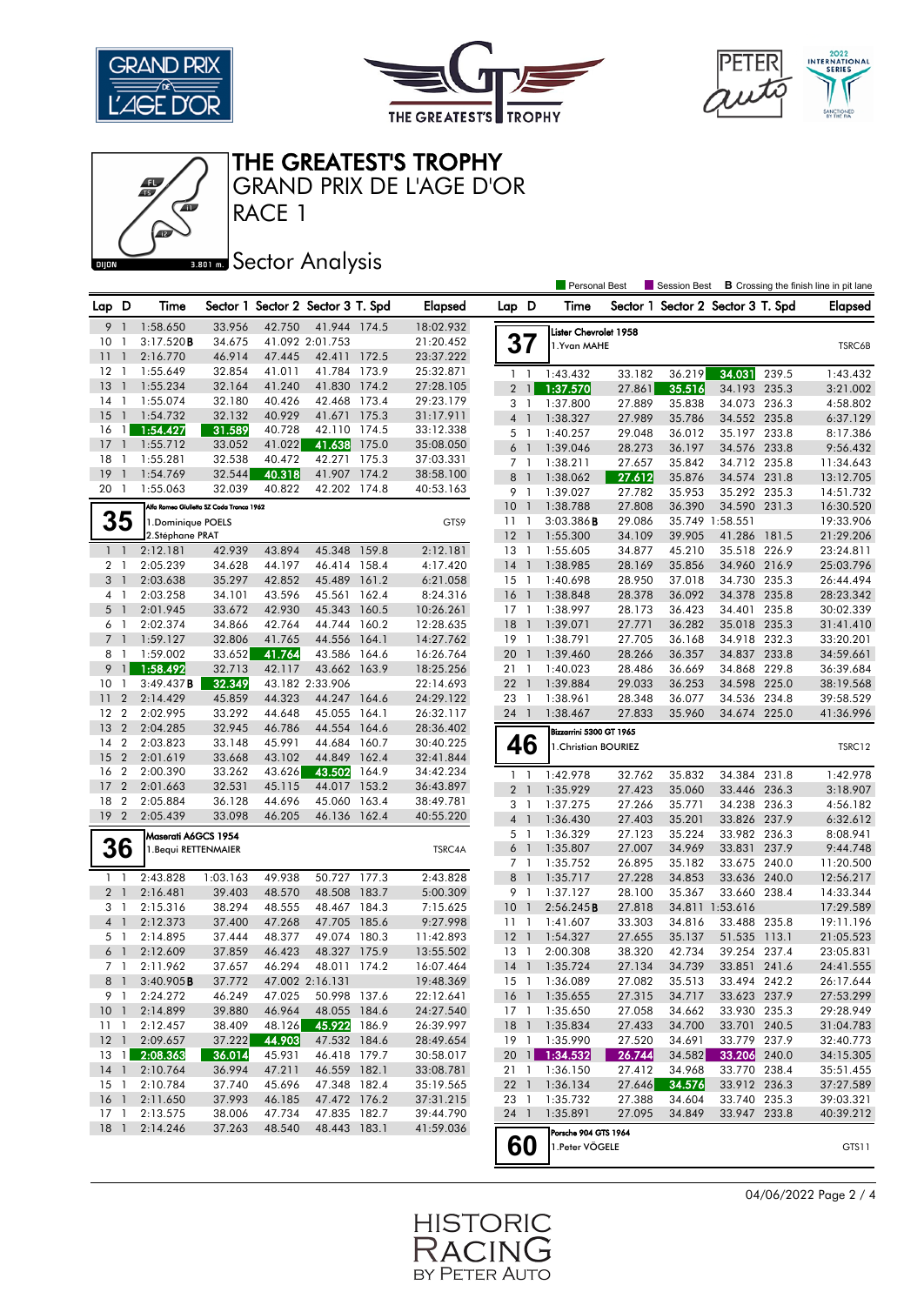





RACE 1 GRAND PRIX DE L'AGE D'OR

### **BRONES** Sector Analysis

|                 |                          |                               |        |        |                                   |       |                |                 |                | <b>Personal Best</b>          |        | <b>Session Best</b>               |                 |       | <b>B</b> Crossing the finish line in pit lane |
|-----------------|--------------------------|-------------------------------|--------|--------|-----------------------------------|-------|----------------|-----------------|----------------|-------------------------------|--------|-----------------------------------|-----------------|-------|-----------------------------------------------|
| Lap D           |                          | Time                          |        |        | Sector 1 Sector 2 Sector 3 T. Spd |       | <b>Elapsed</b> | Lap D           |                | Time                          |        | Sector 1 Sector 2 Sector 3 T. Spd |                 |       | <b>Elapsed</b>                                |
| $1\quad$        |                          | 1:49.334                      | 35.590 | 36.924 | 36.820 207.3                      |       | 1:49.334       | 8               | $\overline{1}$ | 1:49.766                      | 30.359 | 39.648                            | 39.759 175.9    |       | 14:40.645                                     |
| 2 <sub>1</sub>  |                          | 1:43.743                      | 29.290 | 37.150 | 37.303 203.8                      |       | 3:33.077       | 9               | $\overline{1}$ | 1:47.357                      | 30.148 | 38.254                            | 38.955 177.0    |       | 16:28.002                                     |
| 3 1             |                          | 1:42.740                      | 29.024 | 36.264 | 37.452 203.4                      |       | 5:15.817       | 10 <sub>1</sub> |                | 1:50.981                      | 32.188 | 38.720                            | 40.073 174.5    |       | 18:18.983                                     |
| $\overline{4}$  | $\overline{1}$           | 1:44.339                      | 29.134 | 37.682 | 37.523 202.6                      |       | 7:00.156       | 11              | -1             | 1:50.150                      | 31.404 | 38.268                            | 40.478          | 169.8 | 20:09.133                                     |
| 5 <sub>1</sub>  |                          | 1:44.328                      | 29.635 | 36.894 | 37.799 201.9                      |       | 8:44.484       | 12              | $\overline{1}$ | 3:38.643B                     | 37.796 |                                   | 46.955 2:13.892 |       | 23:47.776                                     |
| 6 <sup>1</sup>  |                          | 1:43.177                      | 29.353 | 36.373 | 37.451                            | 202.6 | 10:27.661      | 13              | $\overline{1}$ | 1:58.058                      | 39.482 | 39.105                            | 39.471 174.2    |       | 25:45.834                                     |
| 7 <sub>1</sub>  |                          | 1:42.720                      | 28.713 | 36.546 | 37.461 203.8                      |       | 12:10.381      | 14              | $\mathbf{1}$   | 1:46.546                      | 30.037 | 37.770                            | 38.739          | 177.6 | 27:32.380                                     |
| 8               | $\overline{1}$           | 1:43.521                      | 29.091 | 36.848 | 37.582 201.1                      |       | 13:53.902      | 15              | $\overline{1}$ | 1:48.208                      | 29.521 | 39.216                            | 39.471          | 176.2 | 29:20.588                                     |
| 9 1             |                          | 3:02.210B                     | 29.234 |        | 36.084 1:56.892                   |       | 16:56.112      | 16              | $\overline{1}$ | 1:47.073                      | 29.686 | 38.455                            | 38.932 177.9    |       | 31:07.661                                     |
| 10 <sup>°</sup> | $\overline{1}$           | 1:48.298                      | 34.342 | 36.360 | 37.596 200.7                      |       | 18:44.410      | $17-1$          |                | 1:47.380                      | 29.995 | 38.494                            | 38.891 176.2    |       | 32:55.041                                     |
| 11              | $\overline{1}$           | 1:54.710                      | 30.089 | 37.054 | 47.567                            | 85.9  | 20:39.120      | 18              | $\overline{1}$ | 1:46.554                      | 29.745 | 37.831                            | 38.978 176.5    |       | 34:41.595                                     |
| 12              | $\overline{1}$           | 2:17.123                      | 46.219 | 44.075 | 46.829                            | 185.9 | 22:56.243      | $19-1$          |                | 1:46.731                      | 29.780 | 37.844                            | 39.107 173.6    |       | 36:28.326                                     |
| 13              | -1                       | 1:42.476                      | 29.165 | 35.901 | 37.410                            | 201.5 | 24:38.719      | 20              | $\overline{1}$ | 1:49.191                      | 30.994 | 39.448                            | 38.749          | 175.6 | 38:17.517                                     |
| 14              | $\mathbf{1}$             | 1:45.537                      | 29.315 | 38.761 | 37.461                            | 202.2 | 26:24.256      | 211             |                | 1:48.392                      | 30.316 | 38.644                            | 39.432 175.3    |       | 40:05.909                                     |
| 15              | $\mathbf{1}$             | 1:41.106                      | 28.527 | 35.841 | 36.738 203.0                      |       | 28:05.362      | 221             |                | 1:47.618                      | 30.045 | 38.072                            | 39.501          | 174.8 | 41:53.527                                     |
| 16              | $\mathbf{1}$             | 1:40.528                      | 28.227 | 35.571 | 36.730                            | 203.0 | 29:45.890      |                 |                | Alfa Romeo Giulia TZ 1965     |        |                                   |                 |       |                                               |
| 17              | $\overline{1}$           | 1:41.736                      | 28.765 | 36.165 | 36.806 203.4                      |       | 31:27.626      | 67              |                | 1. Jean-Luc PAPAUX            |        |                                   |                 |       | GTS10                                         |
| 18              | $\mathbf{1}$             | 1:40.979                      | 28.329 | 35.725 | 36.925                            | 202.2 | 33:08.605      |                 |                | 2. Jacques SANDOZ             |        |                                   |                 |       |                                               |
| 19              | $\overline{1}$           | 1:41.138                      | 28.382 | 35.798 | 36.958 203.4                      |       | 34:49.743      | $1\quad$        |                | 1:52.808                      | 36.653 | 38.446                            | 37.709          | 201.9 | 1:52.808                                      |
| 20              | $\mathbf{1}$             | 1:40.727                      | 28.453 | 35.877 | 36.397                            | 202.2 | 36:30.470      | 2 <sub>1</sub>  |                | 1:43.947                      | 29.347 | 37.408                            | 37.192 200.4    |       | 3:36.755                                      |
| 21              | $\mathbf{1}$             | 1:41.086                      | 29.077 | 35.350 | 36.659                            | 201.9 | 38:11.556      | 3               | $\overline{1}$ | 1:43.808                      | 29.074 | 37.472                            | 37.262 201.1    |       | 5:20.563                                      |
| 22              | $\overline{1}$           | 1:41.003                      | 28.357 | 35.798 | 36.848                            | 202.2 | 39:52.559      | 4 <sup>1</sup>  |                | 1:43.149                      | 28.767 | 37.474                            | 36.908 201.5    |       | 7:03.712                                      |
| 23              | $\overline{\phantom{a}}$ | 1:42.274                      | 29.112 | 36.228 | 36.934 201.5                      |       | 41:34.833      | 5 1             |                | 1:42.827                      | 28.501 | 37.311                            | 37.015 202.2    |       | 8:46.539                                      |
|                 |                          | Alfa Romeo Giulietta SZ 1962  |        |        |                                   |       |                | $6-1$           |                | 1:43.169                      | 28.839 | 37.354                            | 36.976 203.0    |       | 10:29.708                                     |
| 65              |                          | 1. Antonio CARRISI            |        |        |                                   |       | GTS9           | 7 1             |                | 1:44.169                      | 29.512 | 37.524                            | 37.133 204.5    |       | 12:13.877                                     |
|                 |                          |                               |        |        |                                   |       |                | 8               | $\mathbb{J}$   | 3:06.583B                     | 29.332 |                                   | 37.276 1:59.975 |       | 15:20.460                                     |
| $1\quad$        |                          | 2:00.682                      |        |        | 40.741                            | 181.8 | 2:00.682       | 9 1             |                | 1:48.813                      | 34.374 | 37.483                            | 36.956 200.4    |       | 17:09.273                                     |
| 2 <sub>1</sub>  |                          | 1:52.632                      | 31.655 | 40.167 | 40.810 182.1                      |       | 3:53.314       | 10 <sub>1</sub> |                | 1:42.401                      | 28.590 | 36.953                            | 36.858 201.1    |       | 18:51.674                                     |
| 3 <sub>1</sub>  |                          | 1:52.324                      | 31.481 | 39.820 | 41.023 180.6                      |       | 5:45.638       | 11              | $\overline{1}$ | 1:50.298                      | 28.909 | 36.664                            | 44.725 114.8    |       | 20:41.972                                     |
| 4               | $\overline{1}$           | 1:51.347                      | 31.367 | 39.407 | 40.573                            | 182.1 | 7:36.985       | $12-1$          |                | 2:17.170                      | 44.568 | 44.741                            | 47.861          | 178.8 | 22:59.142                                     |
| 5 <sub>1</sub>  |                          | 1:51.309                      | 30.864 | 40.117 | 40.328                            | 184.0 | 9:28.294       | 13              | $\overline{1}$ | 1:42.759                      | 29.384 | 36.575                            | 36.800          | 203.4 | 24:41.901                                     |
| 6 1             |                          | 1:50.617                      | 31.375 | 39.181 | 40.061 181.8                      |       | 11:18.911      | $14-1$          |                | 1:43.372                      | 28.390 | 37.376                            | 37.606 203.8    |       | 26:25.273                                     |
| 7 <sup>1</sup>  |                          | 1:50.586                      | 30.896 | 39.373 | 40.317                            | 183.7 | 13:09.497      | 15              | $\overline{1}$ | 1:40.862                      | 28.231 | 36.478                            | 36.153          | 206.1 | 28:06.135                                     |
| 8 1             |                          | 1:50.686                      | 30.764 | 39.566 | 40.356                            | 183.4 | 15:00.183      | 16              | $\overline{1}$ | 1:40.571                      | 28.321 | 36.110                            | 36.140 205.7    |       | 29:46.706                                     |
| 9               | $\overline{1}$           | 3:20.630B                     | 31.129 |        | 39.553 2:09.948                   |       | 18:20.813      | 17              | $\overline{1}$ | 1:41.193                      | 28.396 | 36.689                            | 36.108          | 205.3 | 31:27.899                                     |
| 10              | $\mathbf{1}$             | 1:56.737                      | 37.480 | 39.306 | 39.951 180.9                      |       | 20:17.550      | 18              | $\overline{1}$ | 1:41.718                      | 28.645 | 36.416                            | 36.657 204.2    |       | 33:09.617                                     |
| 11              | $\mathbf{1}$             | 2:12.148                      | 31.713 | 45.510 | 54.925                            | 136.5 | 22:29.698      | $19-1$          |                | 1:41.034                      | 28.270 | 36.605                            | 36.159 204.9    |       | 34:50.651                                     |
| 12              | $\overline{1}$           | 1:54.444                      | 33.685 | 39.455 | 41.304                            | 177.6 | 24:24.142      | 20              | $\overline{1}$ | 1:41.200                      | 28.238 | 36.591                            | 36.371          | 204.2 | 36:31.851                                     |
| 13              | $\overline{1}$           | 1:50.216                      | 31.232 | 38.935 | 40.049                            | 183.1 | 26:14.358      | $21 \quad 1$    |                | 1:41.521                      | 28.605 | 36.552                            | 36.364 202.6    |       | 38:13.372                                     |
| 14              | $\overline{1}$           | 1:50.225                      | 32.353 | 38.565 | 39.307                            | 184.9 | 28:04.583      | $22 \quad 1$    |                | 1:41.717                      | 28.405 | 36.773                            | 36.539          | 200.7 | 39:55.089                                     |
| 15              | $\mathbf{1}$             | 1:49.671                      | 31.937 | 38.356 | 39.378                            | 184.0 | 29:54.254      | 23 1            |                | 1:44.979                      | 28.547 | 38.791                            | 37.641          | 200.4 | 41:40.068                                     |
| 16              | -1                       | 1:50.357                      | 31.555 | 38.831 | 39.971                            | 184.0 | 31:44.611      |                 |                | D.B HBR5 1958                 |        |                                   |                 |       |                                               |
| 17              | $\mathbf{1}$             | 1:52.283                      | 31.531 | 39.324 | 41.428                            | 176.2 | 33:36.894      | 82              |                | 1. François FOUQUET-HATE      |        |                                   |                 |       | GT3B                                          |
| 18 1            |                          | 1:50.679                      | 31.347 | 38.917 | 40.415 168.0                      |       | 35:27.573      |                 |                | 2. Philippe CHAMPEROUX        |        |                                   |                 |       |                                               |
|                 |                          | 19 1 1:57.943                 | 34.584 | 41.400 | 41.959 163.1                      |       | 37:25.516      |                 |                | $1 \quad 2 \quad 2:16.746$    | 44.175 | 44.261                            | 48.310 119.9    |       | 2:16.746                                      |
|                 |                          | 20 1 1:57.471                 | 34.810 | 41.088 | 41.573 169.3                      |       | 39:22.987      |                 |                | 2 2 2:06.776                  | 34.994 | 43.909                            | 47.873 118.9    |       | 4:23.522                                      |
| 211             |                          | 1:54.608                      | 32.102 | 40.781 | 41.725 169.3                      |       | 41:17.595      |                 |                | 3 2 2:07.663                  | 35.346 | 44.200                            | 48.117 117.3    |       | 6:31.185                                      |
|                 |                          | Alfa Romeo Giulietta SVZ 1956 |        |        |                                   |       |                |                 |                | 4 2 2:08.380                  | 36.028 | 44.260                            | 48.092 120.0    |       | 8:39.565                                      |
| 66              |                          | 1.Roberto RESTELLI            |        |        |                                   |       | GTS4           |                 |                | 5 2 2:08.801                  | 36.444 | 44.250                            | 48.107 117.4    |       | 10:48.366                                     |
|                 |                          |                               |        |        |                                   |       |                |                 | 6 2            | 2:07.914                      | 35.165 | 44.357                            | 48.392 118.2    |       | 12:56.280                                     |
|                 |                          | 1 1:59.009                    | 39.280 | 40.085 | 39.644 179.1                      |       | 1:59.009       |                 | $7\quad2$      | 2:07.204                      | 34.823 | 43.745                            | 48.636 120.8    |       | 15:03.484                                     |
|                 |                          | 2 1 1:49.472                  | 30.604 | 39.374 | 39.494 178.8                      |       | 3:48.481       |                 |                | 8 2 2:07.226                  | 34.843 | 43.747                            | 48.636 114.5    |       | 17:10.710                                     |
|                 |                          | 3 1 1:48.783                  | 30.187 | 39.161 | 39.435 178.5                      |       | 5:37.264       |                 |                | Ferrari 250 GT SWB (C) 1961   |        |                                   |                 |       |                                               |
|                 |                          | 4 1 1:48.231                  | 30.122 | 38.646 | 39.463 177.9                      |       | 7:25.495       |                 |                | 114 $\vert$ 1.Hans HUGENHOLTZ |        |                                   |                 |       | INV                                           |
|                 | 5 1                      | 1:48.508                      | 30.220 | 38.867 | 39.421 177.3                      |       | 9:14.003       |                 |                |                               |        |                                   |                 |       |                                               |
|                 |                          | 6 1 1:48.354                  | 30.150 | 38.703 | 39.501 176.5                      |       | 11:02.357      | $1\quad$        |                | 1:45.035                      | 33.748 | 36.322                            | 34.965 226.9    |       | 1:45.035                                      |
|                 |                          | 7 1 1:48.522                  | 30.104 | 38.776 | 39.642 174.2                      |       | 12:50.879      |                 |                | 2 1 1:39.420                  | 28.146 | 35.832                            | 35.442 225.0    |       | 3:24.455                                      |
|                 |                          |                               |        |        |                                   |       |                |                 |                |                               |        |                                   |                 |       |                                               |

04/06/2022 Page 3 / 4